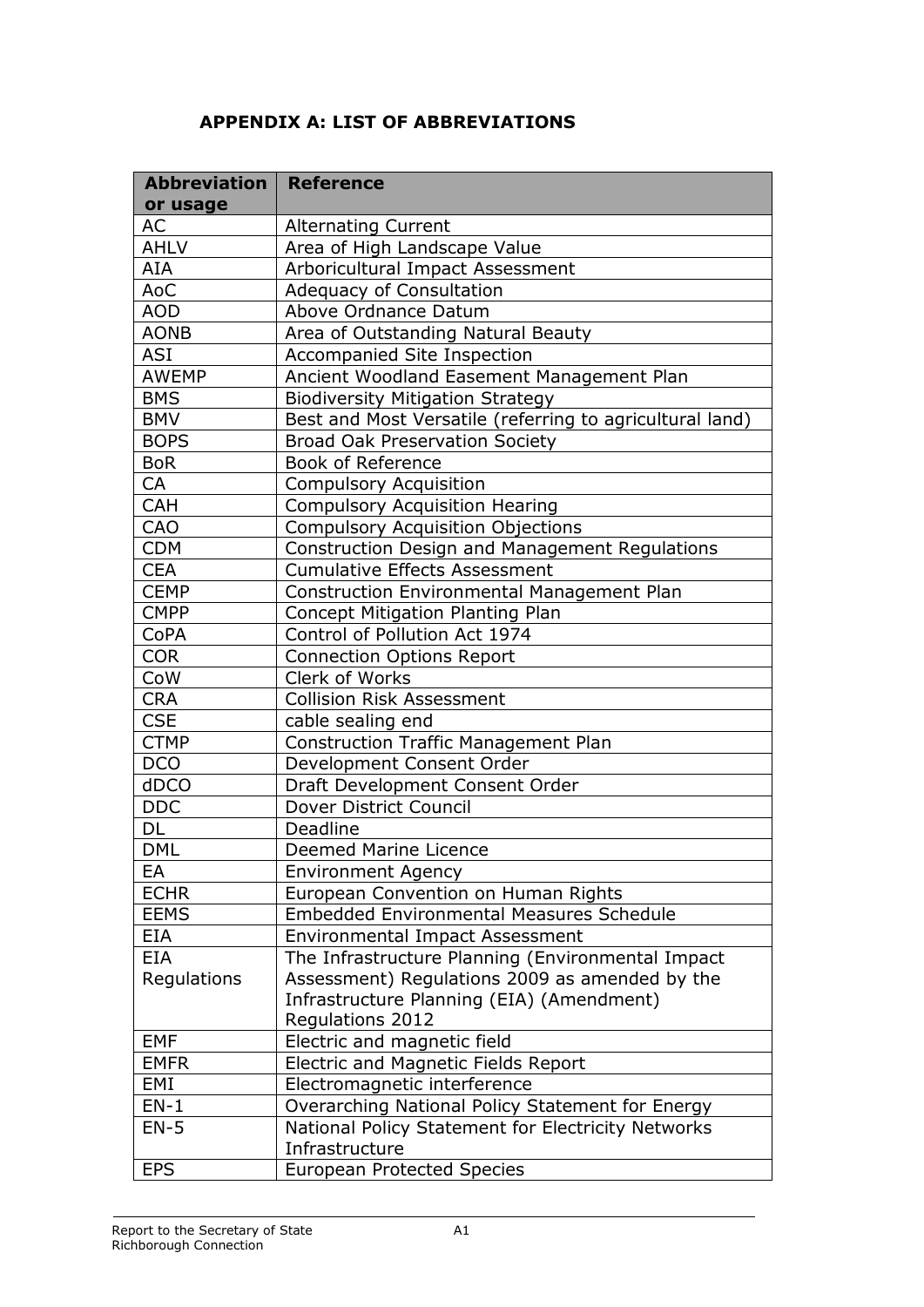| Abbreviation    | <b>Reference</b>                                                      |
|-----------------|-----------------------------------------------------------------------|
| or usage        |                                                                       |
| <b>ES</b>       | <b>Environmental Statement</b>                                        |
| <b>ExA</b>      | <b>Examining Authority</b>                                            |
| <b>FPP</b>      | <b>Fish Pass Panel</b>                                                |
| <b>FRA</b>      | <b>Flood Risk Assessment</b>                                          |
| <b>FWQ</b>      | <b>First Written Question</b>                                         |
| GIL             | gas insulated line                                                    |
| GLVIA3          | Guidelines to Landscape and Visual Impact Assessment<br>$3rd$ edition |
| GS6             | Health and Safety Executive Guidance GS6                              |
| <b>HAPL</b>     | <b>Hearing Actions Points List</b>                                    |
| <b>HRA</b>      | <b>Habitats Regulations Assessment</b>                                |
| <b>HSE</b>      | Health and Safety Executive                                           |
| <b>HVDC</b>     | <b>High Voltage Direct Current</b>                                    |
| <b>ICNIRP</b>   | International Commission on Non-Ionising Radiation<br>Protection      |
| <b>IP</b>       | <b>Interested Party</b>                                               |
| <b>ISH</b>      | <b>Issue Specific Hearing</b>                                         |
| <b>KCC</b>      | Kent County Council                                                   |
| km              | kilometre                                                             |
| kV              | kilovolt                                                              |
| <b>LCA</b>      | Landscape Character Area                                              |
| <b>LHES</b>     | Landscape and Habitat Enhancement Scheme                              |
| <b>LIR</b>      | Local Impact Report                                                   |
| <b>LLFA</b>     | lead local flood authority                                            |
| LoD             | <b>Limits of Deviation</b>                                            |
| <b>LRN</b>      | local roads network                                                   |
| <b>LRS</b>      | Land Rights Strategy                                                  |
| <b>LVIA</b>     | Landscape and Visual Impact Assessment                                |
| <b>LWS</b>      | Local Wildlife Site                                                   |
| m               | metre; or                                                             |
| $m$ (in $Exm$ ) | million(s) (of pounds)                                                |
| NE.             | Natural England                                                       |
| <b>NFU</b>      | National Farmers' Union                                               |
| <b>NPPF</b>     | National Planning Policy Framework                                    |
| <b>NPS</b>      | <b>National Policy Statement</b>                                      |
| <b>NRIL</b>     | Network Rail Infrastructure Limited                                   |
| <b>NSER</b>     | No Significant Effects Report                                         |
| <b>NSIP</b>     | Nationally Significant Infrastructure Project                         |
| <b>NVMP</b>     | Noise and Vibration Management Plan                                   |
| <b>OFH</b>      | Open Floor Hearing                                                    |
| <b>OWMP</b>     | Outline Waste Management Plan                                         |
| PA2008          | Planning Act 2008 (as amended)                                        |
| <b>PCORCR</b>   | Preferred Connection Option and Route Corridor Report                 |
| <b>PDOR</b>     | Pylon Design Options Report                                           |
| <b>PEIR</b>     | Preliminary Environmental Information Report                          |
| PIL             | Person with an Interest in Land                                       |
| PRoW            | Public Right of Way                                                   |
| <b>PRoWMP</b>   | Public Rights of Way Management Plan                                  |